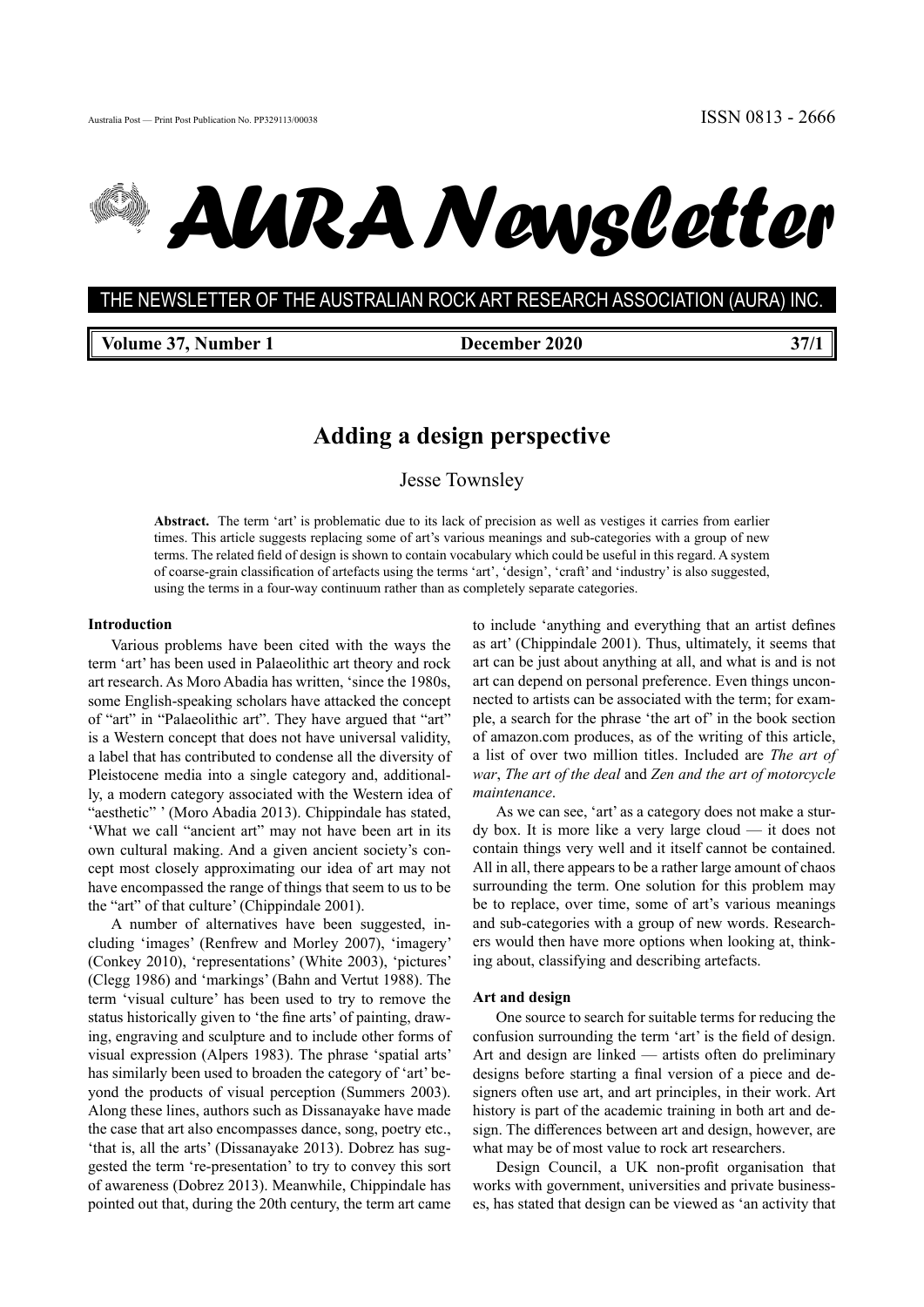worlds. One of the ways this could benefit rock art research is in the study of the geometric signs, which von Petzinger and others suggest may involve, in some cases, elements of language without the signs constituting a fully-functional linguistic system (von Petzinger 2015). There are numerous examples of Lithic Age markings with geometric signs placed near or on figurative art. Such panels could entail a combination of visual thinking with at least some aspects of linguistic thinking, and therefore a graphic design perspective could help in their study.

With this background in mind, for the purposes of Lithic Age art research, I intend to use the term 'graphic', either by itself or in the phrase 'graphic arts', to include painting, drawing and engraving of both figurative and non-figurative works, but not sculpture. A final detail in this regard is that the word 'graphic' can also be used as a noun meaning 'a picture, map, or graph used for illustration' (*Merriam-Webster* n.d.). I will also at times use 'graphic' as a noun when referring to both figurative and non-figurative two-dimensional, or 'mostly' two-dimensional, Lithic Age artefacts of a visual nature. (The qualification 'mostly two-dimensional' is included to account for the grey area caused by the pre-Historic use of bumps, crevices etc. on surfaces in drawings, paintings and engravings.)

As for 'wayfinding', in the discipline of design the term refers to 'the branding and signage applied throughout and on buildings. While each sign or symbol in a public or private building is a work of design, they're all part of a larger system within the building' (AIGA n.d.). Considering that caves served some of the functions of buildings during periods of the Palaeolithic age, it seems reasonable that rock art research could include markings in caves as possible examples of wayfinding. Additionally, considering the similarities between indoor and outdoor navigation signage, rock art researchers may also wish to expand the meaning of 'wayfinding' to include outdoor markings other than those just on buildings, such as the signs discussed previously by Martineau. I intend to use this expanded meaning for the term.

In the world of design, wayfinding is a sub-category of the categories 'environmental graphic design' and 'environmental graphics'. The Society for Experiential Graphic Design defines 'environmental graphic design' as activities that are 'concerned with the visual aspects of wayfinding, communicating identity and information, and shaping the idea of creating experiences that connect people to place' (SEGD 2018). Thus for the purposes of rock art research, the categories of 'environmental graphics' and 'environmental graphic design' could include such markings as clan signs, territorial delimitations, and maps as well as markings involved with wayfinding.

Finally, rock art researchers may find the design world's term 'communication design' of use in describing the cognitive processes involved in the creation as well as the understanding of rock art.

#### **Ideal types and continua**

An advantage of the system of replacing certain uses of the word 'art', along with some of the terms now in-

translates an idea into a blueprint for something useful, whether it is a car, a building, a graphic, a service or a process' (Design Council 2009). This suggests one of the ways a design perspective could be beneficial to Lithic Age art research in general. Because the design world is largely involved in creating things that are useful, the field does not have the sort of ethnocentric prejudice that the term 'art' has carried since the late nineteenth century against 'function' and against cultures having different approaches to visual/spatial arts than Western Europe (Palacio-Pérez 2013). It is very possible that many of the artefacts from Palaeolithic cultures were actually created to be functional in some way. Additionally, design is generally involved in aspects of day-to-day life, with social life often being a factor. A design project is not generally started because a certain person had something on their mind or they simply felt like doing it. Rather, a specific set of goals for how a project will affect people's lives usually precedes work on a design project. As many Lithic Age artefacts may have served specific functions, some of them social functions, a design perspective may be more appropriate for the study of these artefacts than that of art.

#### **Using terms from design in rock art research**

To show how terms from design can be used in rock art research, let us first look at a certain aspect of Lithic Age geometric signs. First, a description by Bahn: '[Breuil] saw that some panels at Niaux covered in dots and lines were located just where the main passage divided, and felt that the marks might therefore be topographic guides. There do seem to be occasional links between "signs" and important places in a cave: at Lascaux, for example, some lines of dots are located at points of topographic transition, and similarly in other sites signs are positioned where passages turn, become narrow or branch off' (Bahn 1988). Aczel has reported similar panels in the cave of Rouffignac being referred to as 'indicative panels' (Aczel 2009). In classifying ancient petroglyphs in the US Southwest, Martineau has stated, 'After recording information upon such an outof-the-way rock, the author would place on a conspicuous rock, symbols directing passers-by to the hidden panel. Panels giving such directions are therefore termed *locators*' (Martineau 1973).

In the world of graphic design, symbols and signs that aid navigation are often included under the heading of 'signage'. Rock art researchers have, in fact, suggested that some of the geometric signs may have functioned as caravan traffic signs or territorial delimitations (Bahn and Vertut 1988). Systems of 'signage' which give people directions in navigating are sometimes referred to in graphic design as being involved in 'wayfinding'. So, already we have a list of terms from the world of Design to suggest for use in Lithic Age art research: 'wayfinding', 'signage', 'graphic', 'design' and 'graphic design'.

'Design' and 'graphic' have had some previous use in rock art research. Leroi-Gourhan has referred to 'the meaning of the designs' (Leroi-Gourhan 1982) and Conkey has written about 'geometric or animal designs'. Conkey has also used 'design' as an adjective in such phrases as 'design

elements and principles' and 'design structural approach' (Conkey 1981). Leroi-Gourhan and Conkey appear to have been thinking in terms of the meaning for 'design' of 'the arrangement of elements or details in a product or work of art' (*Merriam-Webster* n.d.). Dowson, meanwhile, has referred to 'non-Western art, design and architectural traditions' (Dowson 2007). While Leroi-Gourhan and Conkey's usages of 'design' can also be very helpful, Dowson's example, which distinguishes design from art as an activity and a tradition, is very close to the meaning I am suggesting that more rock art researchers consider using.

The adjective 'graphic' has also already seen use in Lithic Age art research, such as in 'graphic depictions' (Dowson 2007), 'graphic vocabularies' (McDonald and Veth 2012), 'Palaeolithic graphic expression' (Palacio-Pérez 2013), 'iconic graphic depiction' (Bednarik 2013); 'graphic communication' (von Petzinger 2015); 'los materiales gráficos' (graphic materials) (Montañés 2015).

The term 'graphic' has some complications. *Oxford Dictionaries/US* definition 1 for 'graphic' includes 'Of or relating to visual art'. *Oxford* then defines 'visual art' as 'Creative art whose products are to be appreciated by sight, such as painting, sculpture, and film-making (as contrasted with literature and music)' (*Oxford* n.d.). Meanwhile *Merriam-Webster* defines 'graphic' as 'of or relating to the pictorial arts; also: pictorial'. At 'pictorial', definition 1, in *Merriam-Webster* there is 'of or relating to a painter, a painting, or the painting or drawing of pictures' (*Merriam-Webster* n.d.). So, these definitions show that the term 'graphic' means somewhat different things to different people. By itself, the term 'graphic' can apply to painting and drawing, and may or may not apply to sculpture and filmmaking depending upon which dictionary, and definition, one wishes to consult. Further, for the related term 'graphic arts' in *Oxford* definition 1 is 'The visual arts based on the use of line and tone rather than three-dimensional work or the use of colour' (*Oxford* n.d.). However, in *Merriam-Webster* we find definition 1 for 'graphic arts' being 'the fine and applied arts of representation, decoration, and writing or printing on flat surfaces together with the techniques and crafts associated with them' (*Merriam-Webster* n.d.). So the phrase 'graphic arts' applies to visual arts based on the use of line and tone, with the use of colour being possibly included or not, again depending upon which dictionary one consults. The printing-related meanings of the term 'graphic' for the most part would not apply to the study of Lithic Age works, except perhaps for such cases as the hand prints, some of which may have been printed multiple times from a single application of paint, thus qualifying them for the category of printing.

The concept of graphic design could be of particular benefit to rock art research in a way alluded to in the following definition: 'Graphic design, also known as communication design, is the art and practice of planning and projecting ideas and experiences with visual and textual content. It can ... be for any purpose, whether commercial, educational, cultural, or political' (AIGA n.d.). As graphic design involves both visual and linguistic communication, its perspective unites what are often two separate cognitive cluded in 'art' as a category, with a set of new terms is that this system could be of use both to researchers wishing to continue using the word 'art' as well as those choosing to avoid it. Speaking from the pro-use side, Chippindale has written: 'For all its difficulties and false associations, our word 'art' does convey some essentials applicable to prehistoric rock art. Included among these essentials are the idea of pictures of subjects, often of physical objects; the notion of skill and accomplishment in their making; the concept of images, things that stand for other things; and the hint that these images may to an extent be separate from the mundane objects of everyday physical existence' (Chippindale 2001).

A way of revising the term 'art' without discarding it entirely would be to place it at one end of a continuum, with 'design' at the other end. We do not have a way of knowing for sure what meanings the markings and some of the objects had for the Lithic Age people who created them, so placing hard lines between categories in this case is often not possible. 'Art' could be thought of in terms of things that produce a mostly psychological experience and 'design' could be considered as producing things that tend to fulfil a more physical, and possibly socially-related, function. This continuum would *not* carry the assumption that art is of higher value than the creation of things that are physically functional; art and design are both valuable, but in different ways. Artefacts could then be placed somewhere on the continuum, not necessarily having to be deemed strictly either art or design.

A system of coarse-grain classification of artefacts might involve a framework of the following four terms: 'art', 'design', 'craft' and 'industry'. Again, these terms would not carry the prejudice they have had at certain times in the past. Design, craft and industry are not lesser activities than art, they just serve somewhat different purposes. Those people who value physically functional over non-utilitarian psychological activities might actually argue that design, craft and industry are *more* valuable than art. The edges of these four categories would still involve a certain amount of indistinctness, but the lack of specificity from the overuse of the term 'art' could be clarified, along with aiding in the question of how to categorise non-art visual artefacts. Some of depictions of animals and humans, for example, could remain in the category of 'art'. Some of the non-figurative marks, such as the possible 'wayfinding' signs, could be placed in the category of 'design' (perhaps specifically 'graphic design'). Much of the pottery, clothing etc. could be referred to as craft — and in fact some of these have been classified as such at various times in the past. Some of the toolmaking, especially lithic points for example, have already been referred to as being part of an 'industry'.

One way of looking at this four-category system of coarse-grain classification might be as a continuum with four ends rather than two (Fig. 1). There are cases where some of the four categories could be combined when studying certain artefacts. For example, the first person who carved a spearthrower with the shape of a deer with two birds sitting on its excrement could be considered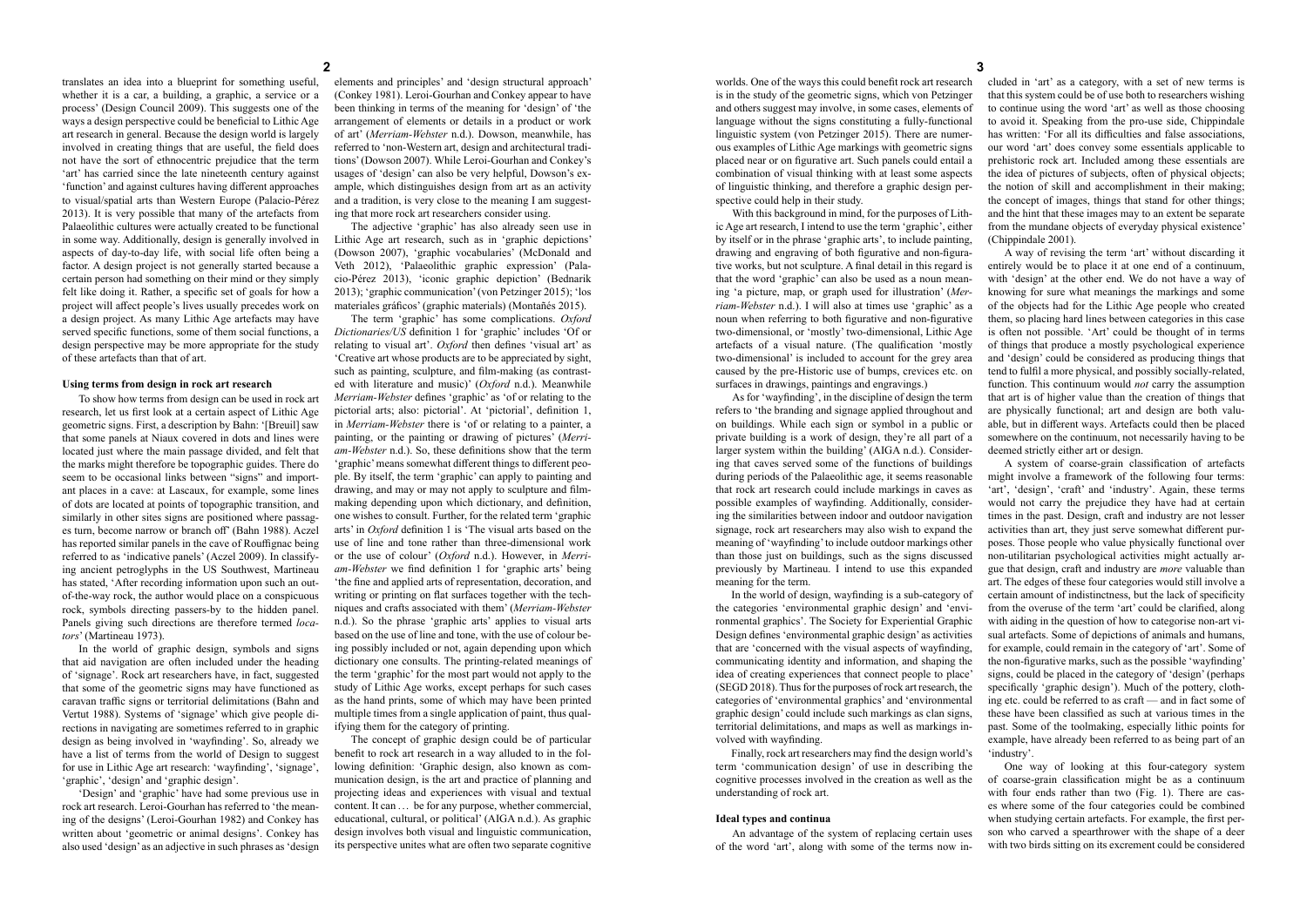as having created art or design, depending partially upon one's sense of aesthetics, while the spearthrower itself could be included in the category of an 'industrial' tool. Those Palaeolithic craftsmen/toolmakers who then copied that particular design could be considered as having done craft and industry. Decorations on tools etc. could be viewed as a combination of design and craft, and, if sufficiently innovative or well-done, could also be considered as art. The actual fabrication of the lithic points could be referred to as an industry, while certain aspects of their design could be thought of in terms of 'industrial design'.

Note that some markings which appear to us to be decoration or abstract signs may have actually been stylised figurative representations in the cultures in which the artefacts were created. Markings appearing to be merely decorative could have actually added significance and perhaps been integral to an artefact's function. White has posted the warning 'It cannot be overemphasized that the twentieth-century European and American conception of art has no meaning in any non-Western hunting-and-gathering society known to anthropology. In order to understand the objects and images that we shall be looking at, we need to put aside our own culture's preconceptions about image-making' (White 2003). Wariness of observer bias and presentism, along with mindfulness of what is simply not known, are indeed crucial in the study of Lithic Age artefacts.

#### **4 5 REFERENCES**

The categories and terms I have suggested adding to the rock art research lexicon are therefore not intended to be used as definitive readings of artefacts. Instead, they are meant to aid in the process of describing *possible* interpretations of artefacts. Hopefully some of these suggested interpretations, along with their subsequent discussion, will lead to a better understanding of Lithic Age artefacts, as well as the people of the cultures who created them. I plan to elaborate on many of these points in future articles.

#### *Acknowledgments*

I would like to thank Genevieve von Petzinger and David Mudd for their very helpful comments and suggestions. Huge thanks also to Rick Biesantz for his skilful editing.

Jesse R. Townsley Lithic Age Art & Design Research Ithaca, NY U.S.A. *jesstowns@gmail.com*

- Aczel, A. 2009. *The cave and the cathedral: how a real-life Indiana Jones and a renegade scholar decoded the ancient art of man*. John Wiley & Sons, Inc., Hoboken, NJ.
- AIGA n.d. *http://www.aiga.org/guide-whatisgraphicdesign*, accessed 6 Feb. 2016.
- Alpers, S. 1983. *The art of describing. Dutch art in the seventeenth century.* The University of Chicago Press, Chicago.
- Bahn, P. G. and J. Vertut 1988. *Journey through the Ice Age.*  University of California Press.
- BEDNARIK, R. G. 2013. The tail that wags the dog. Commentary on O. Moro Abadia, 'Rock art stories: standard narratives and their alternatives'. *Rock Art Research* 30(2): 165–166.
- Chippindale, C. 2001. Studying ancient pictures as pictures. In D. S. Whitley (ed.), *Handbook of rock art research*, pp. 247– 272. AltaMira Press, Walnut Creek, CA.
- Clegg, J. 1986. The archaeological approach to prehistoric pictures in Australia. In G. N. Bailey and P. Callow (eds), *Stone age prehistory: studies in memory of Charles McBurney*, pp. *55–65.* Cambridge University Press, Cambridge.
- Conkey, M. W. 1981. A century of Palaeolithic cave art. *Archaeology* 34(4): 20–28; http://www.jstor.org/stable/41727168.
- Conkey, M. W. 2010. Images without words: the construction of prehistoric imaginaries for definitions of 'Us'. *Journal of Visual Culture* 9(3): 272–283.
- Design Council 2009. *What is design?* https://vimeo.com/ 5820010. Uploaded by Lightweight Media, 29 July 2009.
- Dissanayake, E. 2013. Globalism from the bottom up, rather than top down: a Darwinian framework encompasses both art history and rock art studies. Commentary on O. Moro Abadia, 'Rock art stories: standard narratives and their alternatives'. *Rock Art Research* 30(2): 152–153.
- Dobrez, L. (2013). Births and deaths. Commentary on O. Moro Abadia, 'Rock art stories: standard narratives and their alternatives. *Rock Art Research* 30(2): 154–158.
- Dowson, T. A. 2007. Debating shamanism in southern African art: time to move on … *South African Archaeological Bulletin* 62(185): 49–61.
- Leroi-Gourhan, A. 1982. *The dawn of European art: an introduction to Palaeolithic cave painting* (transl. by Sara Champion). Cambridge University Press, Cambridge.
- Martineau, L. 1973. *The rocks begin to speak*. KC Publications, Las Vegas.
- McDonald, J. and P. VETH 2012. Western Desert Iconography: Rock art mythological narratives and graphic vocabularies. *Diogenes* 58(3): 7–21. DOI: 10.1177/0392192112452078.
- *Merriam-Webster Dictionary* n.d. *http://www.merriam-webster. com/dictionary*; accessed 6 February 2016.
- Montañés, A. L. 2015. Los significados del arte paleolítico: una revisión historiográfica y crítica. (The meanings of Palaeolithic art: an historiographic and critical revision). *ArqueoWeb* 16: 4–20; http://pendientedemigracion.ucm.es/info/arqueoweb/pdf/16/01Lombo.pdf.
- MORO ABADIA, O. 2013. Rock art stories: standard narratives and their alternatives. *Rock Art Research* 30(2): 139–173.
- *Oxford Dictionaries/US* n.d. *http://www.oxforddictionaries.com/ us*; accessed 6 February 2016.
- PALACIO-PÉREZ, E. 2013. The origins of the concept of 'Palaeolithic art': theoretical roots of an idea. *Journal of Archaeological Method and Theory* 20: 682–714.
- SEGD (The Society for Experiential Graphic Design). https:// segd.org/article/what-environmental-graphic-design-egd, accessed 8 May 2018.
- Summers, D. 2003. *Real spaces. World art history and the rise of Western modernism*. Phaidon, London.

Speaker registration (online or in person, in the hall): €100 for registration by 31 May 2021 (the fee includes: publication of your article in the volume of proceedings, a paper copy of the documents to be collected at the CCSP headquarters, any shipping costs are not included, and a certificate of participation). From the 1st of June 2021 the fee is set at  $£150$ :

- Renfrew, C. and I. Morley (eds) 2007. *Image and imagination: a global prehistory of figurative representation*. McDonald Institute for Archaeological Research, Cambridge University Press, Cambridge.
- von Petzinger, G. 2015. Why are these 32 symbols found in ancient caves all over Europe? TED Fellows Retreat, Vancouver, filmed August 2015. *https://www.ted.com/talks/genevieve\_von\_petzinger\_why\_are\_these\_32\_symbols\_found\_ in\_ancient\_caves\_all\_over\_europe?language=en*.



#### *Figure 1. Proposed four-way continuum of coarse-grain classification.*

White, R. 2003. *Prehistoric art: the symbolic journey of humankind.* Abrams, New York.

Jesse Townsley has a BS in graphic design and worked for over three decades in the industry, including 18 years at the Tibetan Buddhist publisher Snow Lion. Townsley is currently an artist, as well as the editor of *Lithic Age Art & Design Research*.

The Centro Camuno di Studi Preistorici is once again organising the Valcamonica Symposium. More than a year after the start of the pandemic, which delayed numerous initiatives and prevented new research and interactions between institutions and researchers, this conference aims to facilitate communication and exchanges and to establish new contacts and collaborations, redefine objectives and facilitate planning.

The Valcamonica Symposium will be an opportunity to present new research and news on rock art sites from around the world; it will allow us to deepen the debate on specific issues, geographical locations and specific periods, but above all it aims to become a stimulus to share reflections and research methods, to review the tools of museumisation in light of new potential for sites, in museums and on social platforms.

The official languages of the Valcamonica Symposium are English, Italian, French and Spanish.

#### *Headquarters*

The Auditorium Cittadella Cultura, Capo di Ponte, Valcamonica, Italy. We hope that the VCS can take place in person, or via a mixed approach with part of the audience and speakers connected through an IT platform (e.g. zoom).

#### *Calls*

The Scientific Committee has proposed a number of session titles.

Applicants are invited to send in their abstracts, indicating a preferred session; contributions on other topics will also be considered.

The posters will be published on the webpage dedicated to VCS2021, will be present within the proceedings and it is hoped that they will also be exhibited in the hall.

#### *Sessions currently proposed*

- New research and news in world rock art
- The aesthetic and semiotic research of rock art
- Rock art didactics and museology
- Rock art and contemporary social network platforms
- Rock art and statue stele in Valcamonica and in the Alps (Chair A. Fossati; by invitation only)
- History of research and research methodology
- Rock art and landscape (Chair H. Steberglokken, J. M.

#### Gjerde)

- Cognitive, intellectual and cultural interface of rock art (Chair G. Kumar)

During the VCS2021, there will be two panels dedicated to the CAR-ICOMOS and PRAT-CARP committee.

#### *Presentation method*

Fill in the form at the following link https://form. jotform.com/210281323542343 or by sending an e-mail to valcamonica.symposium@ccsp.it indicating your name, affiliation, contact details and an abstract of up to 250 words.

The deadline for submitting proposals: 6 April 2021 Notification of acceptance of proposals: 30 April 2021

Full article submission for publication within the proceedings: 1 August 2021

#### *Registration*

Poster registration (online or in person, in the hall)  $\epsilon$ 60 (the fee includes: publication of your poster in the volume of the proceedings, PDF of the proceedings of the Valcamonica Symposium, and a certificate of participation). The aim is to print and display the posters in the hall.

The organisation of outings or events (dinners, exhibitions or evenings) will be evaluated based on the situation of the pandemic.

*Executive and Operational Committee*

ABREU Mila Simões de ALBEROTANZA Roberta CITTADINI Tiziana FOSSATI Angelo TROLETTI Federico GIORGI Marisa MEDICI Paolo PEZZONI Nives

## **XXVIII Valcamonica Symposium 2021** ROCK ART, A HUMAN HERITAGE 28–31 October 2021 – Valcamonica (Italy)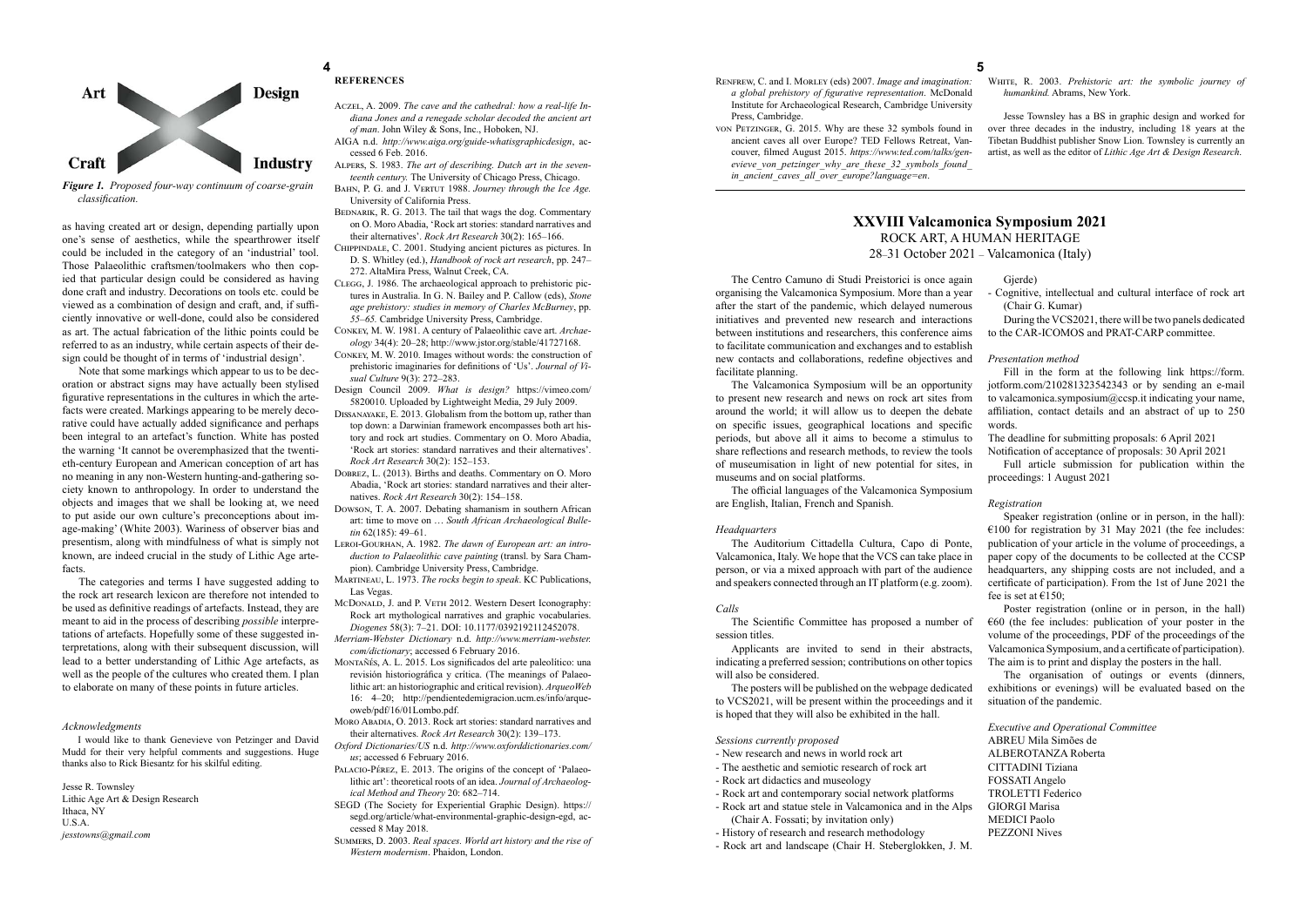The discovery of a Neolithic settlement site at Al-Magar in a remote area of southern Arabia, between Tatleeth and Wadi Ad-Dawasir and about 40 km from the town of Al-Gayirah, is both surprising and tantalising as it reveals many hidden aspects of Saudi Arabian ancient culture. The site is hardly accessible and was not located by the survey teams of the Department of Antiquities during its Comprehensive Archaeological and Rock Art Surveys (1981–2001). It is through its isolation that the site is still very well preserved, although slightly damaged by local treasure hunters (Fig. 1).



*Figure 1. General view of al-Mager site, southern Saudi Arabia.*

On the surface, there is a scatter of stone objects of typical pre-pottery Neolithic of precisely made stone scrapers, knives and grinding stones. Among these objects only arrowheads (Fig. 2) show similarity to those located at the Neolithic sites of Mundafin, Rub al-Khali, Tatleeth, Yabrin and Wadi Fatima, but those at al-Mager are more advanced in technique and high quality of stone objects such as arrow heads, grinding hollows, dishes and knives.



*Figure 2. Arrow heads from al-Mager.*

The people of al-Mager were highly skilled in shaping and modelling stone objects and figurines of some animals on which they depended in their daily life. The horse was probably domesticated as is evident from a large 'horse'

Al-Mager 'dancers' are also quite different to Jubbah or Shuwaymis Neolithic 'dancers', suggesting a different social and cultural entity. A group 'dance' was documented on a roughly oval-shaped rock, created by deep engraving and scratching the hard sandstone rock slab (Fig. 6).

figurine with marks suggesting a bridle at its muzzle (Fig. 3). Additional evidence of possible horse domestication is provided by a nearby petroglyph of what might be a horse and rider. It is a small, deeply pecked figure made by direct percussion but easily recognisable (Fig. 4).



*Figure 3. 'Horse head' with 'string sign on muzzle' suggesting a domesticated animal.*



*Figure 4. 'Horse rider' pounded on a horizontal rock surface.*

Foot prints and a goat-like figure are engraved on a rectangular-shaped portable rock (Fig. 5). Contrary to Neolithic sites of Jubbah and Shuwaymis (registered on World Heritage List) in the Kingdom's north, at al-Magar drawings of animals are executed on individual stones especially shaped and prepared for creating images on them. This is also contrary to the Neolithic sites in the Levant and Yemen where figures are found on hills or mountain surfaces.



*Figure 5. Al-Mager foot prints.*

The question arises why these petroglyphs were made on individual rocks and not on the surface of nearby hills. Either the people had no tradition of using hill surfaces for creating rock art or they preferred to make animal and or human figures on portable rocks, perhaps to keep them in their dwellings.



*Figure 6. Al-Mager 'dancers'.*

Contrary to Neolithic social, cultural and religious practices, bovids are not associated with al-Mager dancers. It is also surprising that apparent cattle are not shown on any object or palaeoart panel. For these people the horse was perhaps more important than cattle, as sculpted 'horse' figures are located in large number on the site. The total absence of bovid imagery from the site of al-Mager and its surrounding area may suggest that cattle was not present in the al-Mager area at that time. We may say that in the Neolithic, different cultural groups were living in the Arabian Peninsula at different places intact with their distinctive material cultural identities.

Small parallel lines deeply incised in a stone were apparently not created without reason. This may represent an early Neolithic system of counting or documenting events, or it may be an early form of ancient calendar. In the culture of Neolithic al-Mager, lines played an important role. On several objects straight parallel lines are deeply incised, as

## **A new discovery of earliest pre-pottery Neolithic site of al-Mager, Saudi Arabia**

### Majeed Khan

in this rock (Fig. 7a). The oval-shaped rock, incised with several sets of straight parallel lines all around the periphery of the rock. Each unit consists of three lines and in the upper and lower part, six parallel lines are drawn; all together we have 33 lines at the corners of the rock and 12 lines in the middle. The 45 lines in total were carefully engraved deeply into the rock. It must have been quite a hard task to make an oval-shaped piece of rock and incise on it straight parallel lines. Thus, it becomes a portable object used for a certain specific purpose. The next object (Fig. 7b) is another unique piece, with straight and parallel lines engraved on a roughly rectangular stone. Lines are depicted in a zigzag or snake like form, covering all space of one side of the stone. As some lines are missing and eroded it is difficult to count the total number.



*Figure 7. Al-Mager graphic palaeoart.*

The most prominent feature of the site is the absence of bovid figures and the high quality of stone objects not found anywhere in the Arabian Peninsula. A preliminary C-14 date initially obtained from the sounding in the area suggested an age of 8000 years before present. As compared to other Neolithic sites in Arabia, Levant and Yemen, rock art does not exist at al-Mager and there are no apparent hunting scenes, no depictions of bow and arrow, and no human figures are depicted on nearby rocks. The people of al-Mager did not practise rock art; on the contrary, they made human, animal and geometric images on small portable rocks. The most dominant factor is the use of straight parallel lines on several objects giving us an impression of early graphic or line art in the Arabian Neolithic.

Dr Majeed Khan Saudi Commission for Tourism and National Heritage Riyadh, Saudi Arabia *majeedkhan1942@yahoo.com*

# **Early copies of** *Rock Art Research*

Copies of *RAR* prior to 1989 have been out of print for many years. Having received requests for such early issues, we have digitised Volumes 1 (1984) to 11 (1994). They are now available on DVD from AURA at *auraweb@hotmail.com* at \$A20.00 per volume, postage paid to anywhere; or \$A150.00 for the entire eleven Volumes.